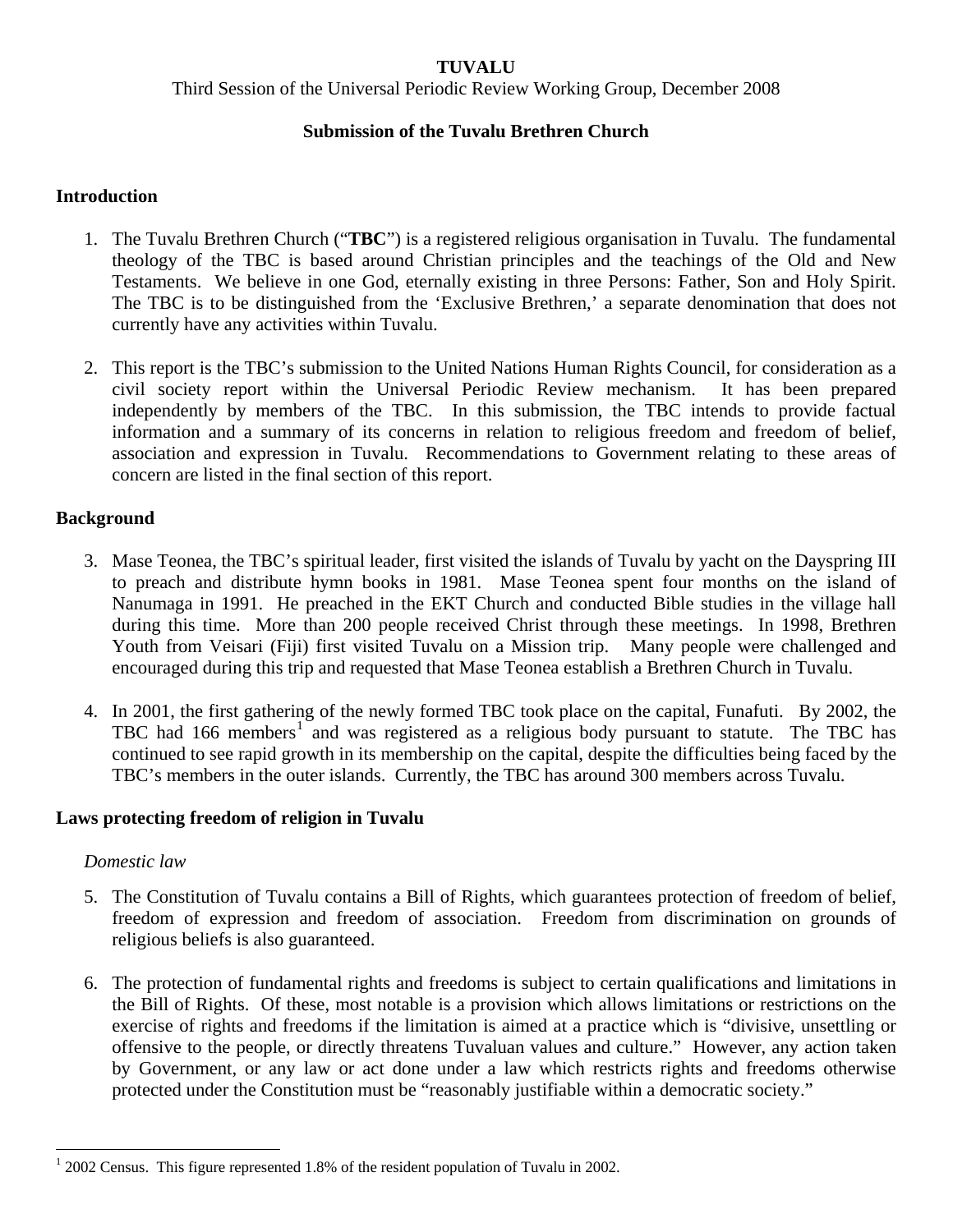7. The High Court is given jurisdiction to determine questions arising under the Bill of Rights, and is empowered to grant a wide range of remedies in order to enforce the protection of fundamental rights and freedoms. Constitutional redress (monetary compensation) is one remedy that may be sought by an individual aggrieved by an alleged violation of the Bill of Rights; where justified, the Court's orders may also include administrative law remedies such as declarations or injunction orders.

## *International conventions ratified by Tuvalu*

- 8. Tuvalu has ratified two international human rights treaties: The Convention on the Elimination of all forms of Discrimination Against Women (CEDAW); and the Convention on the Rights of the Child (CRC). Articles 2 and 14 of the CRC specifically protect the rights of children to freedom of thought, conscience and religion and prohibit discrimination against a child on those grounds. Tuvalu has not yet ratified either ICCPR or ICESCR.
- 9. International treaties ratified by Tuvalu are not automatically incorporated into domestic law. Where domestic laws are inconsistent with Tuvalu's international obligations, the High Court has indicated that the domestic law will apply unless and until Tuvalu has amended the law to reflect its international obligations, through the usual parliamentary procedures.<sup>[2](#page-1-0)</sup> However, where the construction of a written law is open to more than one interpretation, an interpretation which is consistent with Tuvalu's international obligations will be preferred[.3](#page-1-1)

## **Concerns relating to freedom of religion in Tuvalu**

- 10. Tuvalu has a population of less than 10,000 people, spread across eight remote island groups. Tuvalu is a devoutly Christian nation. Very few Tuvaluans would describe themselves as atheist or agnostic. Church activities are an important part of community life. The vast majority of Tuvaluans are active participants in the EKT Church.<sup>[4](#page-1-2)</sup> Currently, there are around ten minority denominations in Tuvalu.
- 11. Although the TBC faced some initial challenges on the capital, Funafuti, shortly after its registration as a religious body, the TBC has largely operated without interference on Funafuti over the last four years. In the outer islands, however, TBC members face significant restrictions on their freedom of worship. Discrimination against TBC members by local governing authorities in the spheres of employment and provision of public services has also been problematic on some islands.
- 12. The TBC has found that the position taken by local governing authorities on the outer islands (comprised of statutory bodies and customary authorities) is generally not supportive of individual freedom of belief and expression. Several outer islands have forbidden the introduction of new religions by resolution. These resolutions, passed by the traditional governing assembly of each island group, have seen TBC members face persecution and punishment if they are perceived by the community to be acting in disobedience of the ban on new religions.

## *Discrimination on grounds of religious belief*

13. The most significant persecution of members of the TBC has taken place on the island of Nanumaga. In 2003 a resolution was passed by the customary authority of the island which read:

> "All new Churches are forbidden other than those already established on the island, which are... [four churches listed]."

 $\overline{a}$ <sup>2</sup> See, for example, *Tepulolo v Pou* [2005] TVHC 1; Case No 17 of 2003 (24 January 2005).

<span id="page-1-1"></span><span id="page-1-0"></span><sup>&</sup>lt;sup>3</sup> Section 17, *Interpretation and General Provisions Act* (Cap. 1A).

<span id="page-1-2"></span><sup>&</sup>lt;sup>4</sup> Of a resident population of 9220 persons in 2002, 8521 persons identified as followers of the EKT: 2002 Census.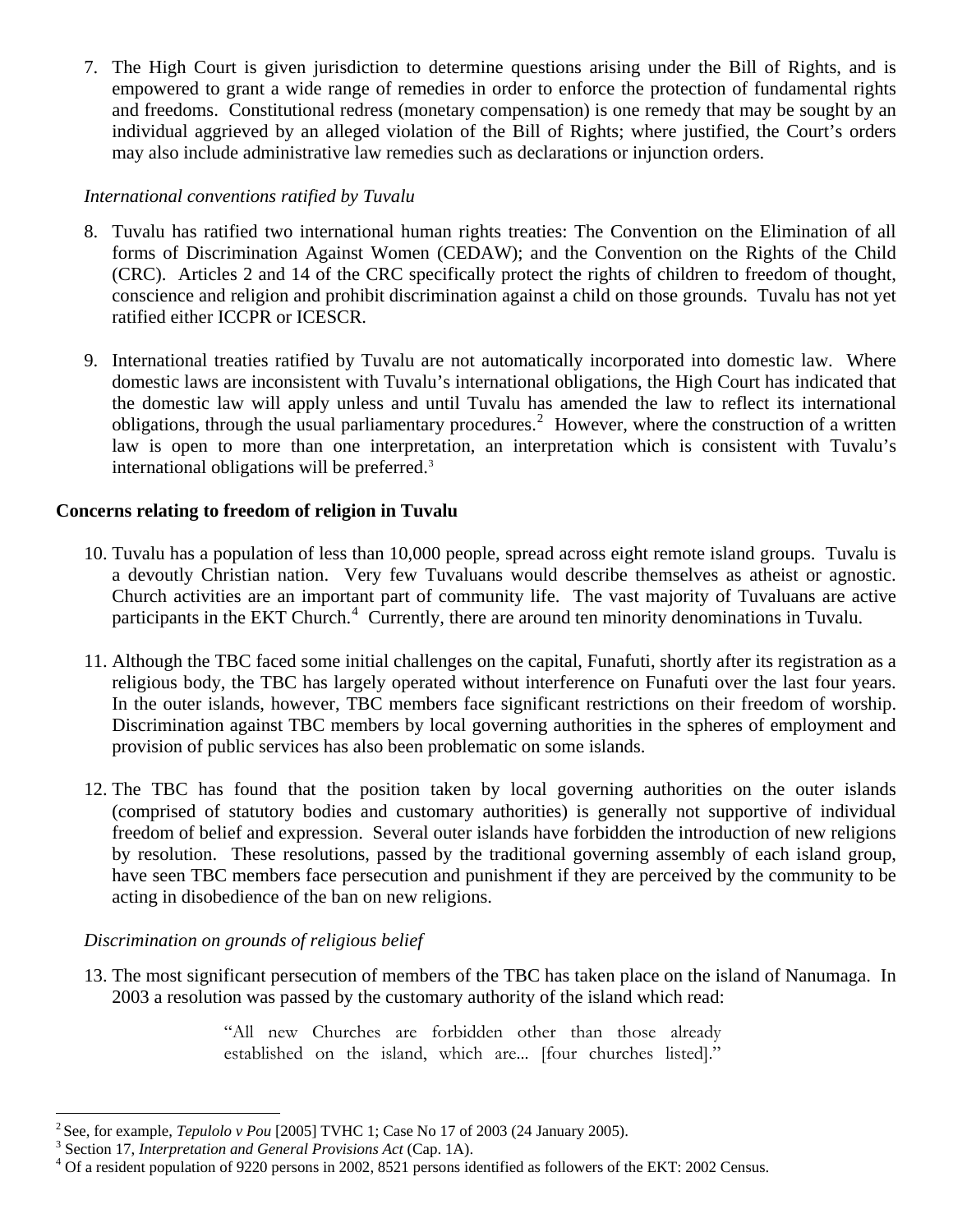This resolution continues to be in force to this day. Since 2006, more than ten TBC members have been dismissed from their positions in Government, the private sector and the local council. This represents almost every TBC member who previously held a paid position on Nanumaga. The dismissals are said to be in response to the TBC members' defiance of the resolution. Almost all TBC members who were employed on Nanumaga in any capacity at the time of the resolution have received letters from the local council and from the island assembly, warning them that they will be dismissed from work if they do not give up their faith.

- 14. In addition to the dismissals, there have been several other instances of direct discrimination against TBC members on Nanumaga, some of which have been effected by the local council. Examples include:
	- attempts by the local council to remove members of the judiciary from office on the grounds of their faith;
	- banning of TBC members from their traditional island clan;
	- the dismissal of an elderly community leader from the traditional island assembly (against customary norms); and
	- exclusion of TBC members from participation in development opportunities such as the PAC scheme.
- 15. There have also been isolated incidents of violence and religious slurs against TBC members. The worst example occurred in 2003, when members of the TBC were attending a bible study session in a private home. The meeting was interrupted by a group of about 30 men, known as the *'talafai,'* and traditionally empowered to carry out the wishes of the island assembly. The men shouted religious slurs at the TBC members and threw stones at the building. Some people received minor injuries.
- 16. Given the targeting of TBC members specifically on the basis of their faith, the TBC considers the stoning incident on Nanumaga to be a hate crime. Only eight of the persons involved in the stoning have been charged with a criminal offence. Some five years later, the matter has not yet come to trial.
- 17. The TBC view any instance of discrimination on the basis of religion, particularly if effected by governing authorities, as a very serious and unwelcome development in the otherwise peaceful and tolerant nation of Tuvalu. The TBC calls on the Government of Tuvalu to condemn all instances of hate crimes and discrimination which targets members of minority religious denominations. The police force, the Attorney General and the Ministry of Home Affairs are urged to take leadership in addressing the growing concerns relating to restrictions on religious freedoms in Tuvalu.

## *Restrictions on freedom of expression*

- 18. In the TBC's confirmed knowledge, the *falekaupules* of Nukulaelae, Nui, Nanumaga, Nanumea and Nukufetau have taken steps to forbid "new" churches preaching or evangelising on their islands. The resolutions are being interpreted on some islands so as to prohibit the practice, membership, or preaching of any religion other than those already established. On outer islands where the TBC already had a membership base before the resolution was implemented, our members have been restricted in their individual worship and have not been allowed to receive visits from spiritual leaders.
- 19. On Nanumaga, the *falekaupule* resolution has been interpreted very broadly so as to restrict TBC members from:
	- coming together for worship (meetings between two or more TBC families are forbidden);
	- attending some village meetings;
	- sharing their views at times in the village meetings;
	- going house to house to share their faith; and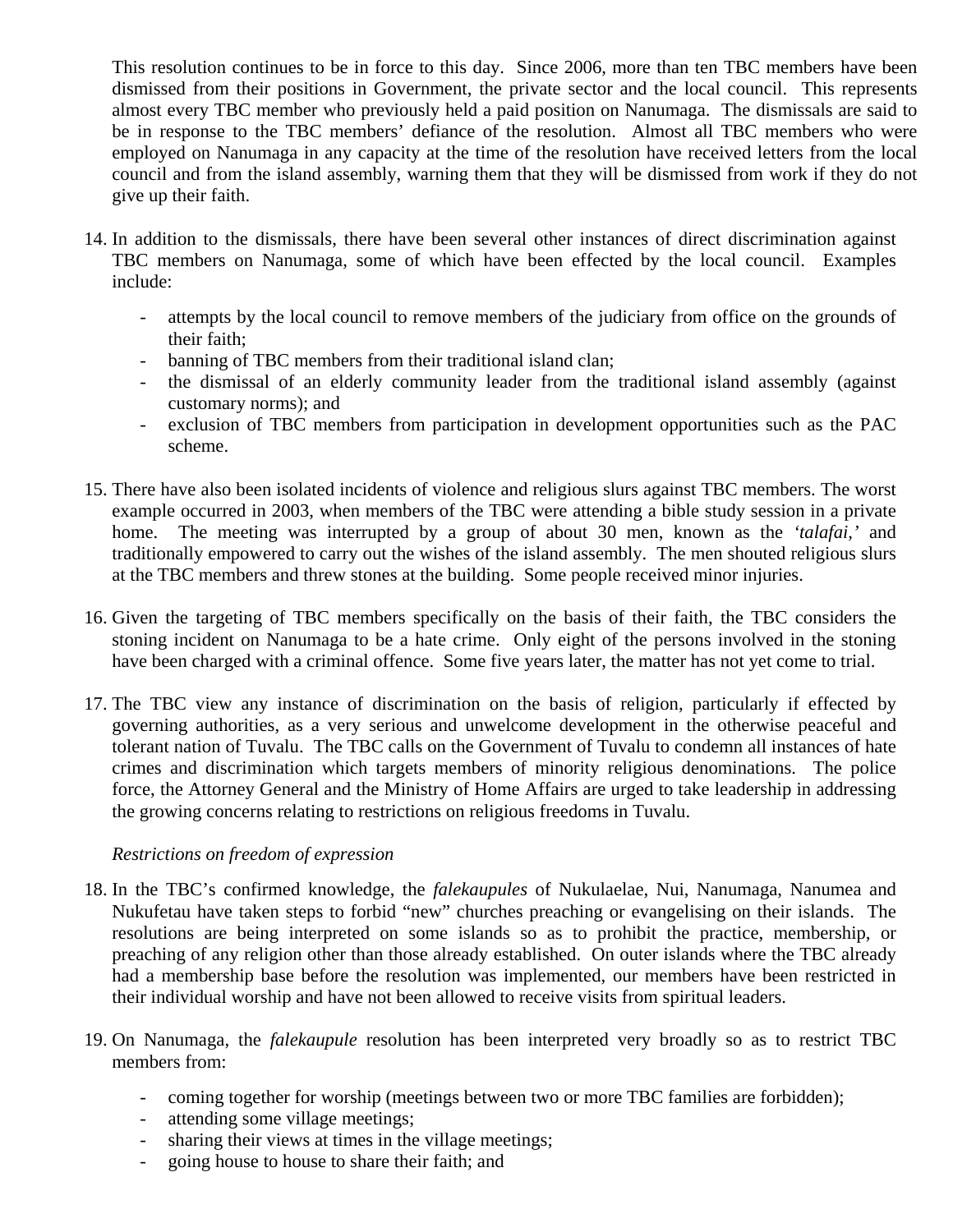- gathering together as a Church to study the Bible and for prayer meetings.
- 20. In the media, the TBC has encountered some difficulties in attempting to air radio programs in Tuvalu. There is only one radio outlet in the country and it is operated and managed by the Government Media Department. There is no independent media in Tuvalu at present. The only means of broadcasting publicly is via the Government-run radio station.
- 21. Several times within the past four years, the TBC has not been allowed to broadcast its programs. The reason provided by the Media Department (and former Media Corporation) is that the program was "offensive to the people". At other times, the Media Department has censored the TBC's programming and edited its content without permission. The Media Department has also reduced the TBC's time allocation while allowing extensive programming from the EKT. The TBC considers it to be the Government's responsibility to eradicate discrimination in this field.

# *Restrictions on freedom of movement*

 $\overline{a}$ 

- 22. The TBC is aware of several instances where members of minority religions have been refused entry to some islands because of their religious affiliation. Local councils have enforced these rulings by forbidding spiritual leaders from disembarking from the ship upon its arrival at the wharf.
	- In 2003, the building in which a TBC bible study session was taking place was stoned by the island talafai.<sup>[5](#page-3-0)</sup> Shortly thereafter, the local council ordered Mase Teonea and another TBC leader to leave the island of Nanumaga. This order was received in writing on letterhead of the local council. On the advice of the Acting Commissioner of Police, the TBC leaders left the island for their own safety.
	- In 2007, a TBC leader went to Nanumaga in an attempt to visit TBC members. Upon disembarking at the wharf, he was ordered by the local council and island chief to get back on the boat and return to Funafuti.
	- Also in 2007, a TBC leader was visiting the island of Nukufetau to provide pastoral care to members. During a bible study meeting, the building was stoned. Shortly thereafter, the TBC leader was ordered by the local council to leave the island. He did so, on the next available ship.

The TBC views these impediments on freedom of movement as unjustified and unlawful. Recommendations for addressing this problem include training and awareness-raising among senior community leaders and local council officials on outer islands.

## *Access to effective remedies for human rights violations*

- 23. In 2003, Mase Teonea sought declarations from the High Court as to the lawfulness of the resolution of the Nanumaga *falekaupule*, which purports to restrict the right to freedom, belief and association. In May 2006, the High Court ruled that the *falekaupule* was not acting beyond its customary authority in banning the establishment and practice of new religions on Nanumaga. Mase Teonea filed an appeal from the decision of the High Court in May 2006. The appeal is still awaiting hearing. Whilst it is established under the Constitution, the Court of Appeal for Tuvalu has never been convened.
- 24. It is strongly in the public interest that the principles relating to freedom of religion in Tuvalu are determined with finality by the Court of Appeal. For the Appellant, the failure to convene the Court of Appeal constitutes a serious limitation on his ability to utilise the judicial system to seek an effective remedy for a human rights violation. The TBC urges Government to convene the Court of Appeal as a matter of urgent national priority.

<span id="page-3-0"></span> $<sup>5</sup>$  A group of youths traditionally empowered to carry out the wishes of the traditional governing assembly of the island.</sup>